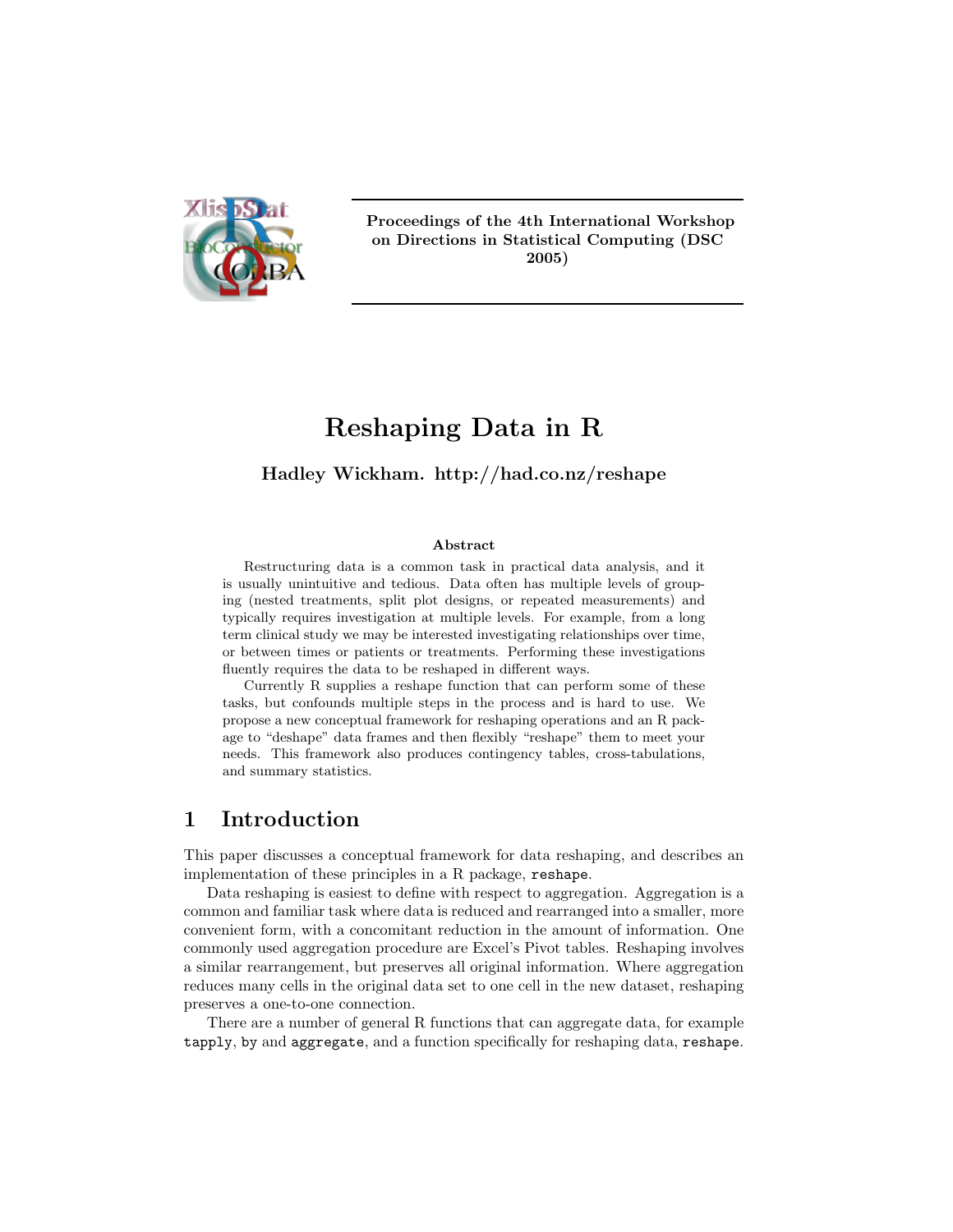Each of these functions tends to deal well with one or two specific scenarios, and each requires slightly different input arguments. In practice, careful thought is usually required to piece together the correct sequence of operations to arrange the data how you want. The reshape package overcomes these problems by using the conceptual framework defined below to solve a general set of problems using just two functions, reshape and deshape.

# 2 Conceptual framework

To help us think about all the ways we might rearrange a data set it is useful to think about data in a somewhat unusual fashion. Usually, we think about data in terms of a matrix or data frame, where we have observations in the rows and variables in the columns. In this form it is difficult to investigate relationships between other facets of the data: between subjects, or treatments, or replicates. Reshaping the data allows to explore these other relationships while still being able to use the familiar tools that operate on columns. Reshaping is an important (but often unrecognised) part of practical data analysis and is often necessary when exploring, displaying and analysing data.

For the purposes of reshaping, we can divide the variables into two groups: identifier and measured variables.

- 1. Identifier, or id, variables identify the unit that measurements take place on. Id variables are usually discrete, and are typically fixed by design. In ANOVA notation  $(Y_ijk)$ , id variables are the indices on the variables  $(i, j, k)$ .
- 2. Measured variables represent what is measured on that unit  $(Y)$ .

It is possible to take this abstraction a step further and say there are only id variables and a value, where the id variables now also identify what measured variable the value represents. For example, we could represent this table:

| Subject    | Time | Age | Weight | Height |
|------------|------|-----|--------|--------|
| John Smith |      | 50  | 90     | 1.80   |
| Mary Smith |      | NΑ  | NΑ     | 1.70   |

as:

| Subject    | Time | Variable | Value |
|------------|------|----------|-------|
| John Smith |      | Age      | 50    |
| John Smith |      | Height   | 90    |
| John Smith |      | Weight   | 1.80  |
| Mary Smith |      | Height   | 1.7   |

Now each row represents one observation of one variable. This is what I will refer to as "deshaped" data. Compared to the original data set, it has a new id variable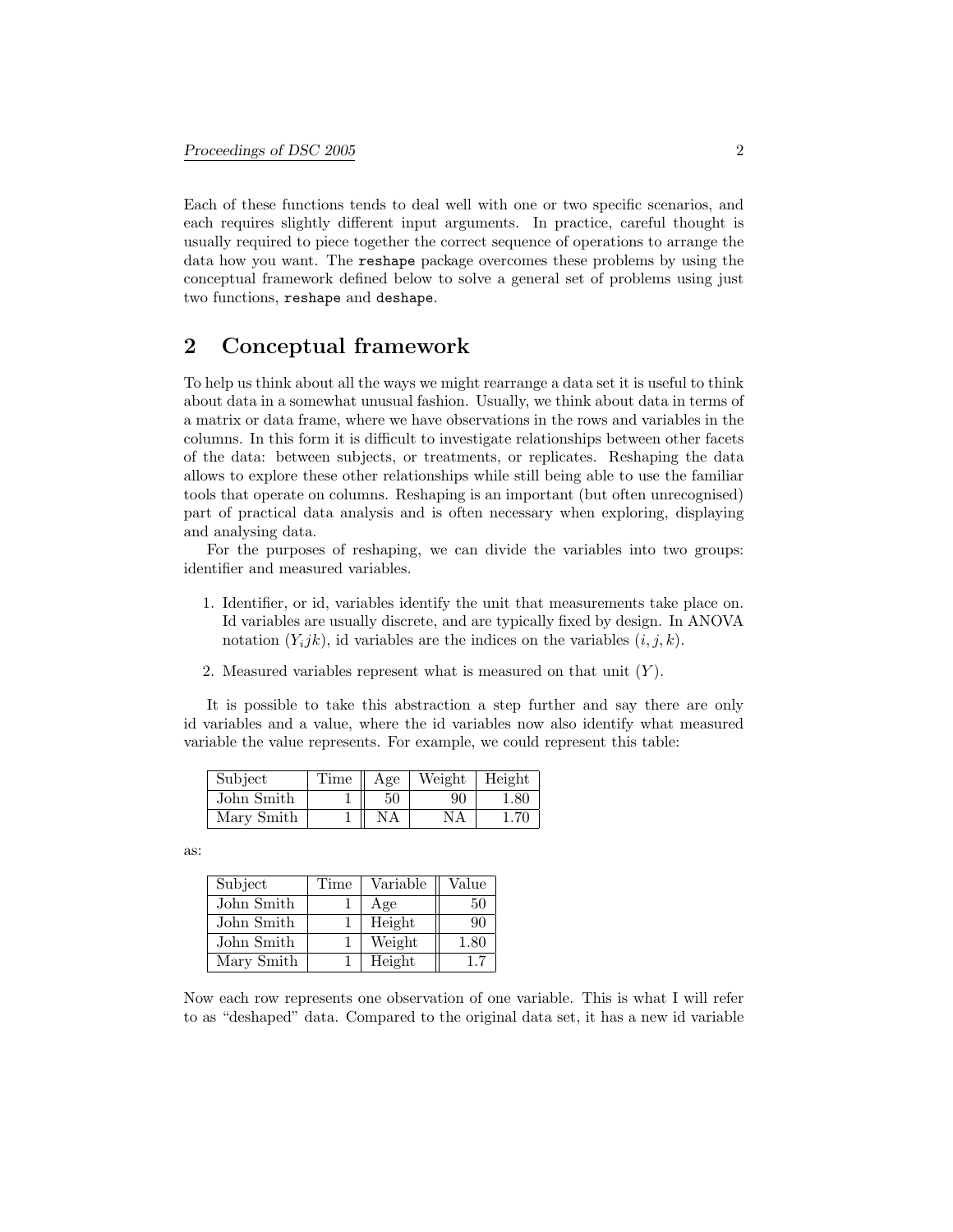"variable", and a new column "value", which represents the value of that observation. We now have the data in a form in which there is no distinction between our original observed variables and other id variables.

This form, in itself, is not terribly useful, but it is easy to manipulate. Another interesting feature of this form is that we do not need to store missing values explicitly, but instead are they are reconstructed as necessary when the data is reshaped.

### 3 Implementation

With this conceptual framework established, I will discuss particular details of the implementation in R. Ideally, we want easy to use tools to restructure data frames that use the insights from the ideas above. I will discuss why we need a new package to reshape data, and how we can specify how the form of the reshaped data.

The first step is to "deshape" the data. This is essentially a trivial operation, and very similar to the existing R function stack. The next challenge is to specify how we want the data to look with the reshape function. A natural way to do this is to specify which variables should form the columns and which should form the rows. In the usual data frame, the "variable" id variable forms the columns, while all other id variables form the rows. Aggregation occurs when the variables do not uniquely identify one row, and in this case we need an aggregation function to reduce the data. Examples later in the chapter will make this concrete.

The order the row and column variables are specified in is very important. As with a contingency table there are many possible ways of displaying the same variables, and the way they are organised reveals different patterns in the data. Variables specified first vary slowest, and those specified last vary fastest. Because comparisons are made most easily between adjacent cells, the variable you are most interested in making comparisons between should be specified last, and the early variables should be thought of as conditioning variables. An additional constraint is that displays have limited width but essentially infinite length, so variables with many levels must be specified as row variables. It is also desirable to adhere to common conventions, so where possible, "variable" should appear in the column specification.

#### 3.1 Deshaping

The R command to deshape a data set is deshape. If you don't specify either measured or id variables, the function will try to guess which are id variables: any factors, integers or columns with 5 or less different values. If you specify only the measured variables, it assumes the remainder are identifier variables, and vice versa.

One complication of this design is that all values must be of the same type. This is not usually a big problem because most of the time you are dealing with numeric data. I have been experimenting with storing this data in a list for maximum flexibility - this however makes later code more complicated as we can no longer rely on straightforward vectorisation.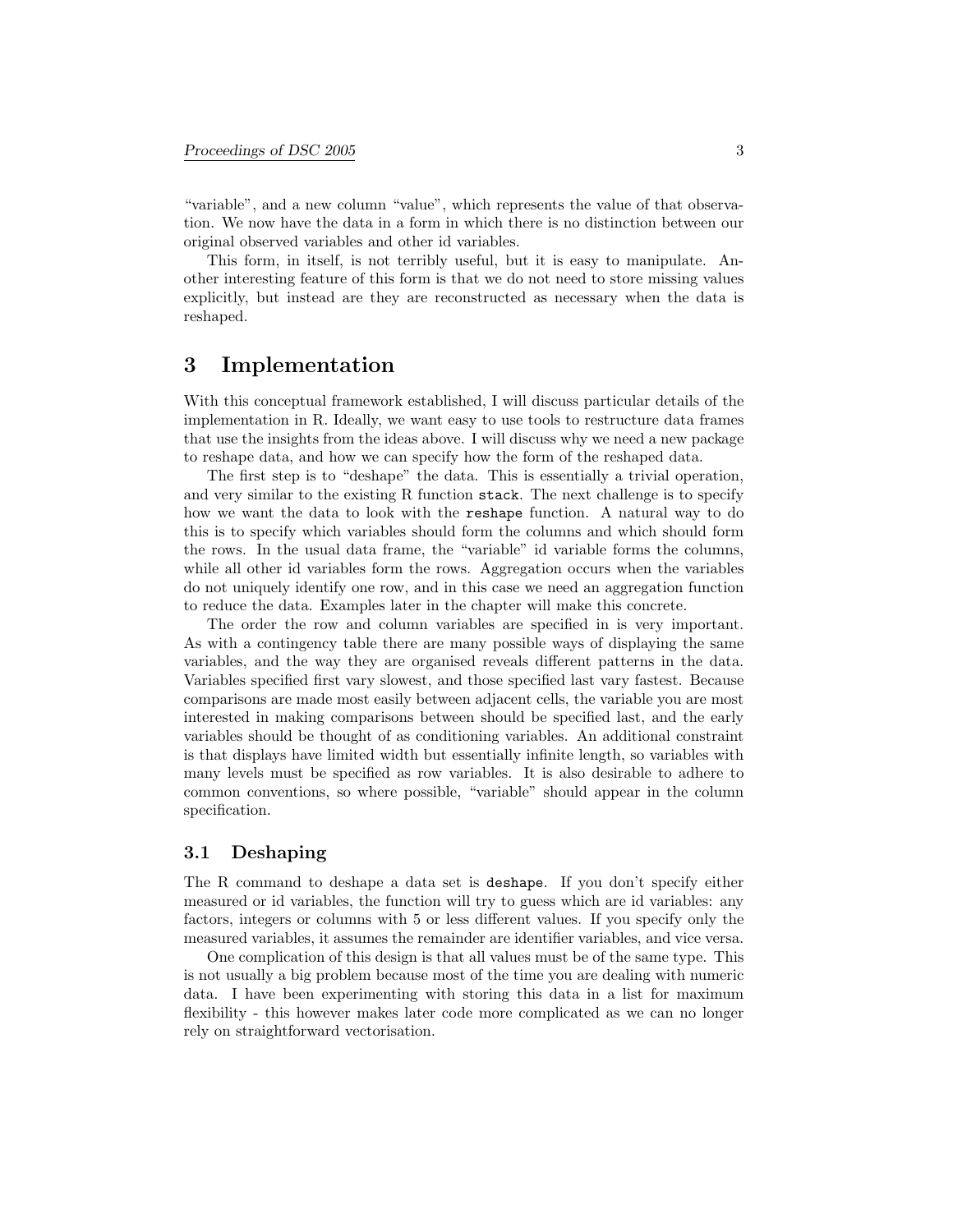#### 3.2 Functions that return multiple values

Occasionally it is useful to aggregate with a function that returns multiple values, e.g.. range, summary etc. This can be thought of as combining multiple reshapes each with an aggregation function that returns one variable. We do this with an additional variable, result\_variable that differentiates the multiple return values. This result variable uses names if available, otherwise will create names of the form X1, X2,... By default, this new id variable will be shown as last column variable, but you can specify the position manually by including result\_variable in the list of row and column variables.

#### 3.3 Row and column names

There are two ways to think about the results from an aggregation command, as either a matrix of numbers with some attributes that describe the row and column names, or as a data frame with the row names as columns. Most current R aggregation functions return the first, implicit, form, whereas reshape returns the explicit data frame form. Why the difference? The implicit form is often inconvenient to deal with – rownames are data too.

#### 3.4 Example

The reshape package is available on CRAN and can be installed using the R command install.packages("reshape"). This section will work through some techniques using the reshape package with an example data set (french fries). The data is from a sensory experiment investigating the effect of different frying oils on the taste of french fries over time. There are three different types of frying oils (treatment), each in two different fryers (rep), tested by 12 people (subject) on 10 different days (time). The sensory attributes recorded, in order of desirability, are potato, buttery, grassy, rancid, painty flavours. The first few rows of the data look like:

|    | time | treatment | subject | rep  | potato | buttery | grassy | rancid | painty |
|----|------|-----------|---------|------|--------|---------|--------|--------|--------|
| 61 |      |           | 3       | 1.00 | 2.90   | 0.00    | 0.00   | 0.00   | 5.50   |
| 25 |      |           | 3       | 2.00 | 14.00  | 0.00    | 0.00   | 1.10   | 0.00   |
| 62 |      |           | 10      | 1.00 | 11.00  | 6.40    | 0.00   | 0.00   | 0.00   |
| 26 |      |           | 10      | 2.00 | 9.90   | 5.90    | 2.90   | 2.20   | 0.00   |
| 63 |      |           | 15      | 1.00 | 1.20   | 0.10    | 0.00   | 1.10   | 5.10   |
| 27 |      |           | 15      | 2.00 | 8.80   | 3.00    | 3.60   | 1.50   | 2.30   |

One of the first things we might be interested in is how balanced this design is, and whether there are many different missing values. We can investigate this using length as our aggregation function:

ff\_d <- deshape(french\_fries, id=1:4) reshape(ff\_d, subject ~ time, length)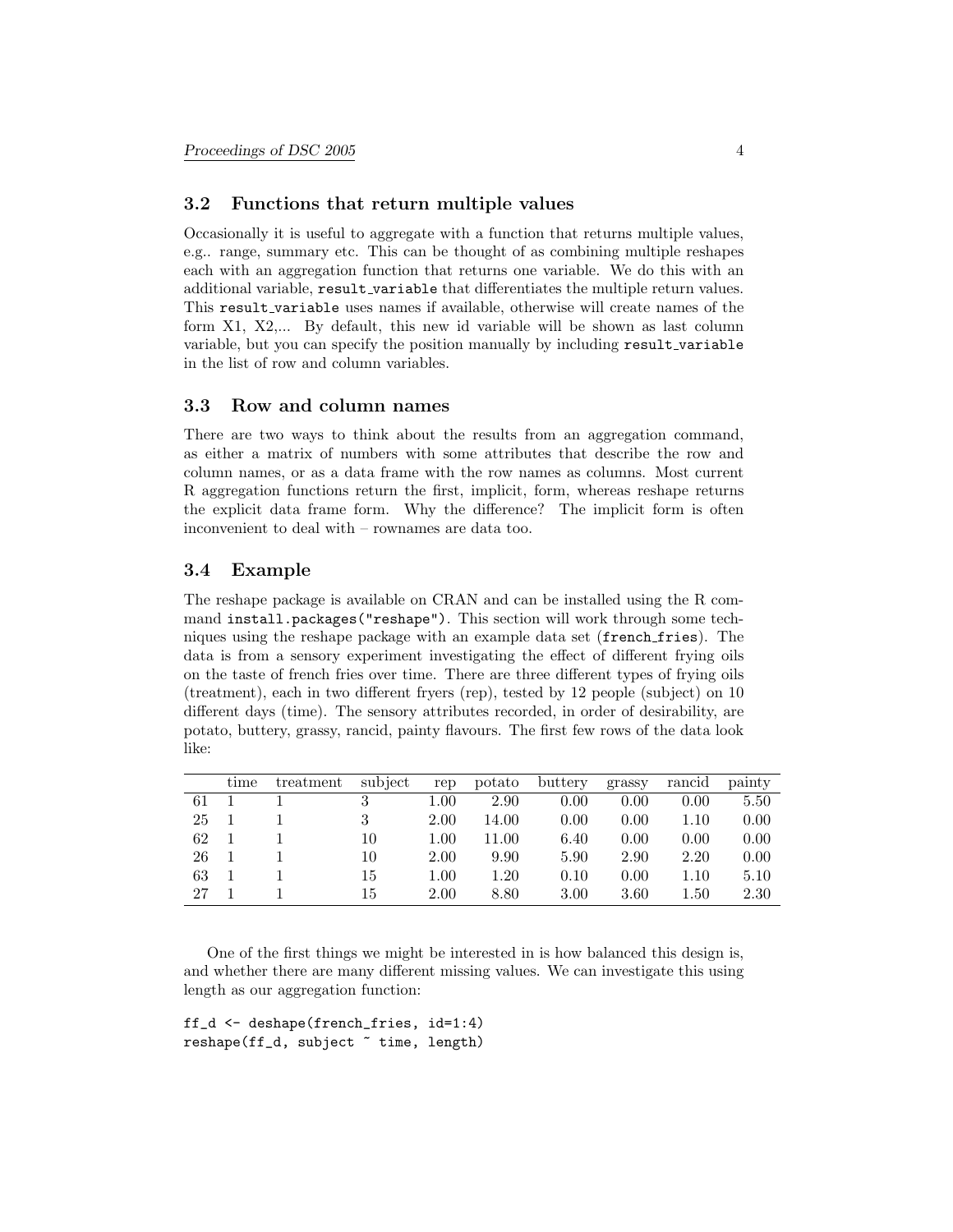```
subject X1 X2 X3 X4 X5 X6 X7 X8 X9 X10
     3 30 30 30 30 30 30 30 30 30 NA
    10 30 30 30 30 30 30 30 30 30 30
    15 30 30 30 30 25 30 30 30 30 30
    16 30 30 30 30 30 30 30 29 30 30
    19 30 30 30 30 30 30 30 30 30 30
    31 30 30 30 30 30 30 30 30 NA 30
    51 30 30 30 30 30 30 30 30 30 30
    52 30 30 30 30 30 30 30 30 30 30
    63 30 30 30 30 30 30 30 30 30 30
    78 30 30 30 30 30 30 30 30 30 30
    79 30 30 30 30 30 30 29 28 30 NA
    86 30 30 30 30 30 30 30 30 NA 30
```
Of course we can also create our own aggregation function. Each subject should have had 30 observations at each time, so by displaying the difference we can more easily see where the data is missing.

```
reshape(ff_d, subject \tilde{ } time, function(x) 30 - length(x))
subject X1 X2 X3 X4 X5 X6 X7 X8 X9 X10
    3 0 0 0 0 0 0 0 0 0 NA
    10 0 0 0 0 0 0 0 0 0 0
    15 0 0 0 0 5 0 0 0 0 0
    16 0 0 0 0 0 0 0 1 0 0
    19 0 0 0 0 0 0 0 0 0 0
   31 0 0 0 0 0 0 0 0 NA 0
    51 0 0 0 0 0 0 0 0 0 0
    52 0 0 0 0 0 0 0 0 0 0
    63 0 0 0 0 0 0 0 0 0 0
    78 0 0 0 0 0 0 0 0 0 0
   79 0 0 0 0 0 0 1 2 0 NA
   86 0 0 0 0 0 0 0 0 NA 0
```
We can also easily see the range of values that each variable takes:

```
reshape(ff_d, variable " ., function(x) c(min=min(x), max=max(x)))variable max min
buttery 11.2 0
 grassy 11.1 0
 painty 13.1 0
 potato 14.9 0
 rancid 14.9 0
```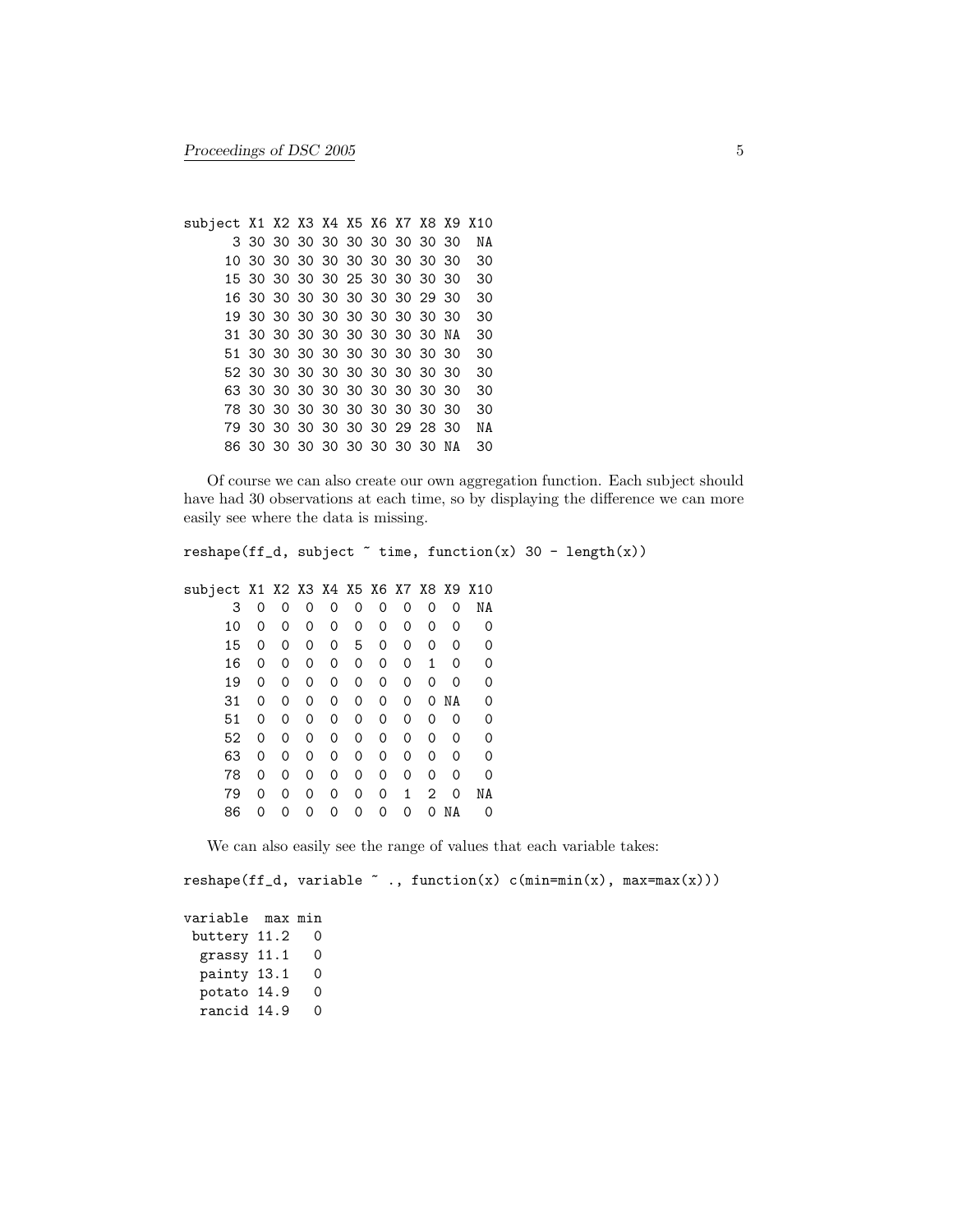Since the data is fairly well balanced, we can do some (crude) investigation as to the effects of the different treatments. For example, we can calculate the overall means for each sensory attribute for each treatment:

reshape(ff\_d, treatment ~ variable, mean, margins=c("grand\_col", "grand\_row"))

| treatment potato buttery grassy rancid painty NA. |                                            |  |  |
|---------------------------------------------------|--------------------------------------------|--|--|
|                                                   | 1 6.89 1.78 0.649 4.07 2.58 3.19           |  |  |
|                                                   | 2 7.00 1.97 0.663 3.62 2.46 3.15           |  |  |
|                                                   | 3 6.97 1.72 0.681 3.87 2.53 3.15           |  |  |
|                                                   | $6.95$ $1.82$ $0.664$ $3.85$ $2.52$ $3.16$ |  |  |

Note the row and column margins. We can also produce margins at different levels. The following example shows the results broken down for subjects 3 and 11, with both overall means and means for each subject:

| reshape(ff_d, treatment + subject " variable, mean, |  |  |  |  |
|-----------------------------------------------------|--|--|--|--|
| margins="treatment", subset=subject %in% c(3,10))   |  |  |  |  |

| treatment subject potato buttery grassy rancid painty |    |      |                          |              |      |      |
|-------------------------------------------------------|----|------|--------------------------|--------------|------|------|
|                                                       | 3  | 6.22 |                          | 0.372 0.1889 | 2.11 | 3.11 |
|                                                       | 10 |      | $9.95$ 6.750 0.5850 4.02 |              |      | 1.37 |
|                                                       |    |      | 8.18 3.729 0.3974        |              | 3.11 | 2.20 |
| 2                                                     | 3  | 6.74 |                          | 0.589 0.1056 | 3.14 | 2.48 |
|                                                       | 10 |      | 10.00 6.980 0.4750       |              | 2.15 | 0.82 |
|                                                       |    | 8.45 |                          | 3.953 0.3000 | 2.62 | 1.61 |
| 3                                                     | 3  | 5.29 |                          | 0.767 0.0944 | 2.86 | 2.87 |
|                                                       | 10 |      | 10.03 6.450 0.1450       |              | 3.11 | 0.69 |
|                                                       |    | 7.79 |                          | 3.758 0.1211 | 2.99 | 1.72 |

Finally, since we have a repetition over treatments, we might be interested in how reliable each subject's is – are the scores for the two reps highly correlated? We can explore this graphically by reshaping the data and using a lattice plot. Our graphical tools work best when the things we want to compare are in different columns, so we'll reshape the data so we now have a column for each rep.

xyplot(X1 X2 | variable, reshape(ff\_d, ... rep), aspect="iso")